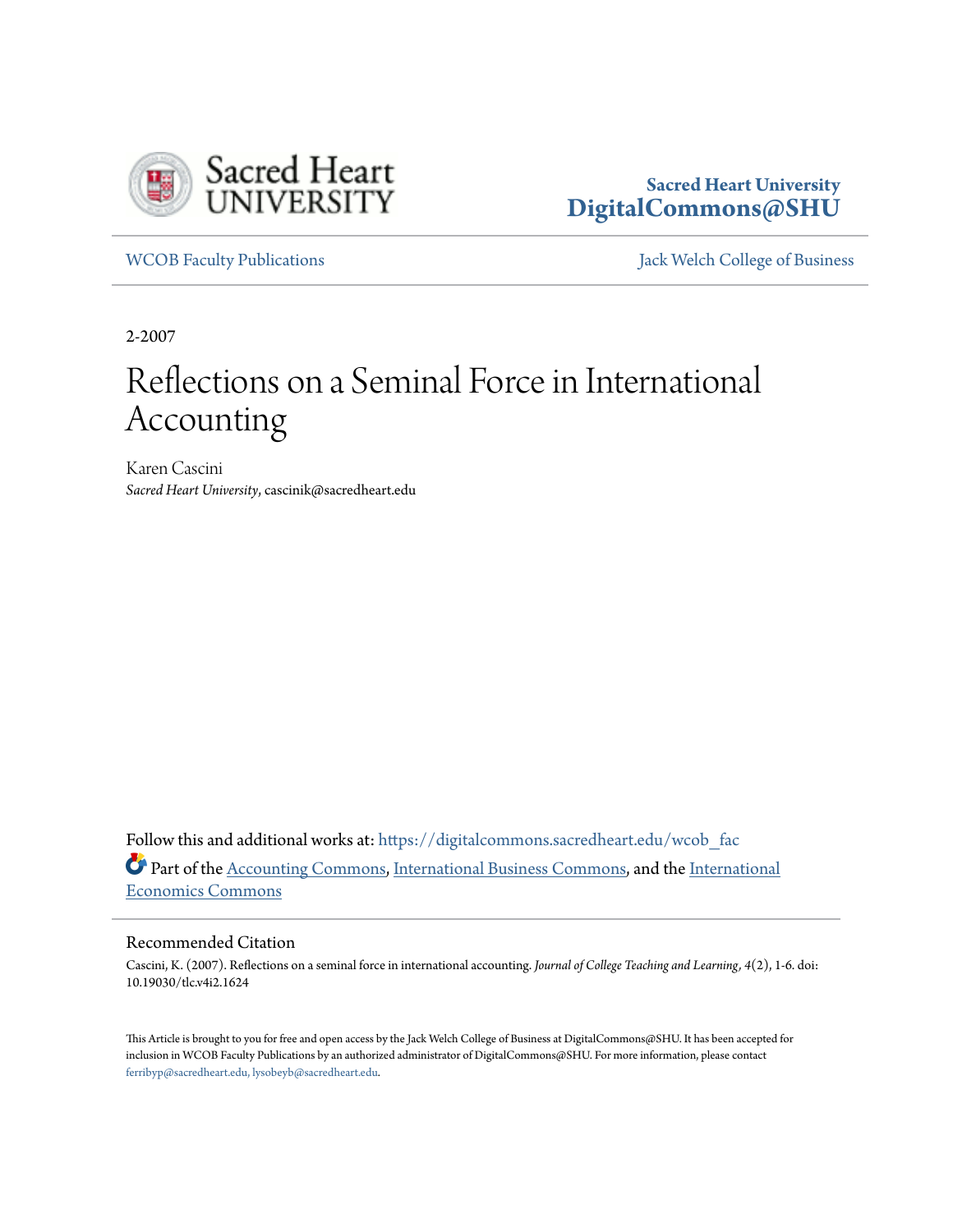# Reflections On A Seminal Force In International Accounting

Karen T. Cascini, (Email: kcascini@sacredheart.edu), Sacred Heart University

ccounting is a manifestation of several important environmental factors within a country, including economic, educational and political, and, as such, is evolutionary in accordance with those changing social structures. In today's ever expanding global economy, the understanding of international Example a manifestation of several important environmental factors within a country, including<br>economic, educational and political, and, as such, is evolutionary in accordance with those changing<br>social structures. In toda nations and new economic powers emerge, continually updated information, including accounting information, is an essential resource for linking an internal accounting system with worldwide systems. Because of the major impact that international accounting has had on countries" internal accounting systems, it is important to examine the contributions made by leaders within the profession. For over the past four decades one of the most influential leaders in the field of international accounting has been Dr. Gerhard G. Mueller.

Born in Eineborn, a village in central Germany in 1930, Dr. Mueller began his academic career with a teaching position at the University of Washington, Seattle in 1960. Professor Mueller advanced quickly from Assistant Professor to Chair of the University of Washington"s Department of Accounting. He spent five years as Senior Associate Dean and one year as Acting Dean. He served the academy until 1996, when he departed to assume responsibilities as a member of the distinguished Financial Accounting Standards Board (FASB).

During his tenure at the University of Washington he wrote and published over one hundred articles and reviews, and authored or coauthored nineteen books. He also advised over thirty Ph.D. aspirants, many who later became recognized scholars in their own right. Dr. Mueller"s international accounting mission has taken him to over one hundred universities abroad where he presented papers and conducted seminars. He created numerous global outreach programs such as the cooperative venture between the Washington State Society of CPAs and its Canadian counterpart, the Institute of Chartered Accountants of British Columbia.

Dr. Mueller has received numerous awards for his initiatives and achievements, including The National Outstanding Accounting Educator from the American Accounting Association (AAA), and the Distinguished Teaching Award from the University of Washington. In 1988, he was elected president of both the AAA and the Washington State Society of CPAs. The WSSCPA named Professor Mueller the recipient of its prestigious Vincent A. Gervais Award for Public Service in 1994. Dr. Mueller has taught at several universities around the world and was awarded the University of Washington"s Hughes M. Blake Professorship of International Business Management during successive years from 1992 to 1995, at which time he was awarded the Julius A. Roller Professorship in Accounting.

Dr. Gerhard G. Mueller has earned the distinction among his peers as the "voice of authority" on international accounting matters, and has been a primary mover behind ongoing efforts to adapt the profession to ever expanding global markets.

## **EARLY YEARS**

The strong internationalist bent, which has been a hallmark of Dr. Garhard Mueller"s long career, might be said to have had its inception during his early youth. An illegal flight in 1947, from his birthplace in Eineborn, East Germany to West Germany, where he labored as a management apprentice on a large feudal farm, was the precipitous event for an even more fortuitous international step, this between continents. His West German uncle encouraged him to seek admission to an innovative American student exchange program created to foster democratic ideals among German youth. In 1949, Gerhard was introduced to a California family and began the slow process of acculturation on their San Joaquin orange farm. While he returned to West Germany after a year, the family assisted his immigration to the United States in 1952. (*Business*, University of Washington, 1996, vol. 18, No. 2, page 6). Gerhard proved an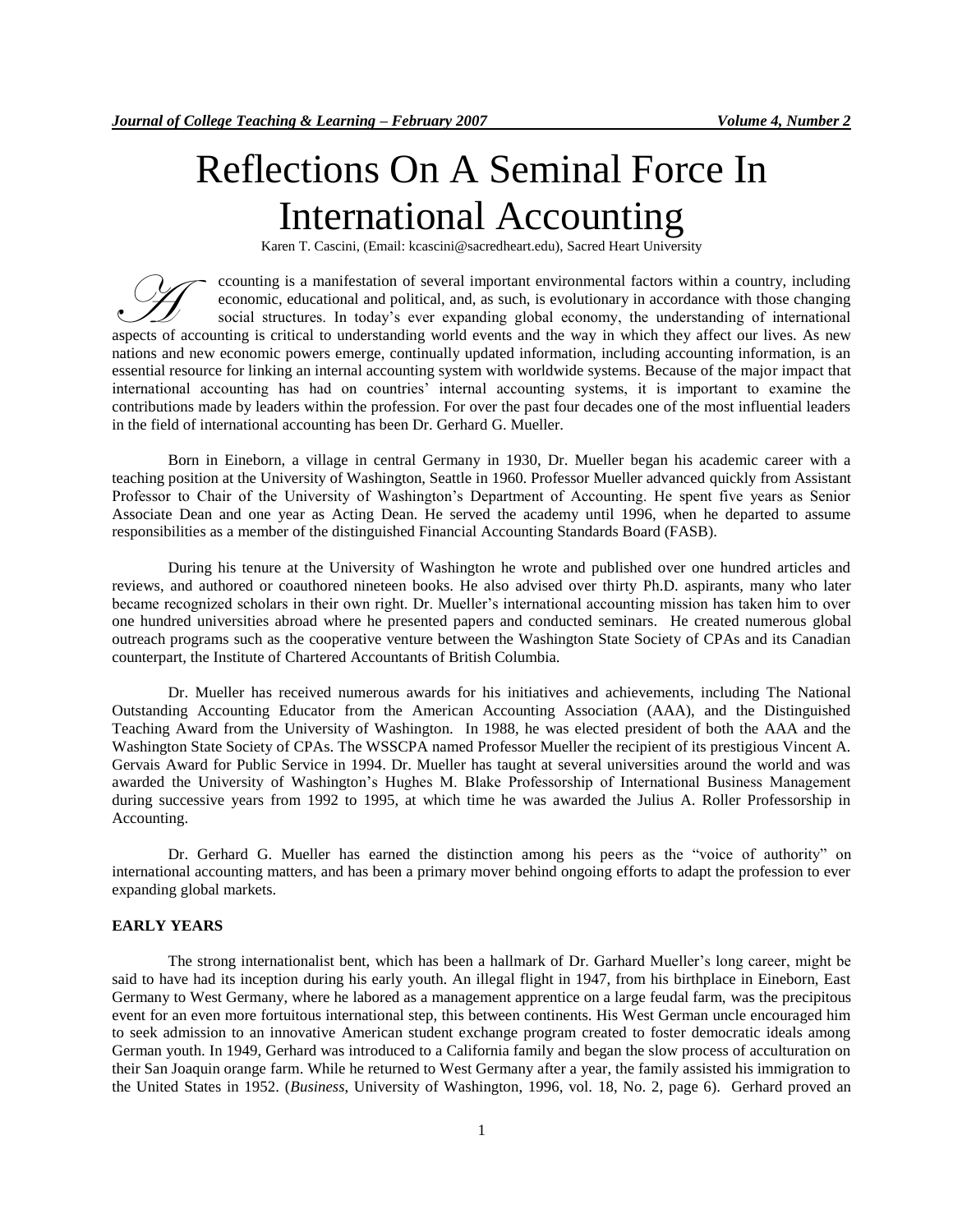exceptional student as he very quickly adapted to the academic environment of his newly adopted country. Completing, within five years of becoming a citizen, both undergraduate and MBA degrees at the University of California, Berkeley, he assumed a position as a staff accountant for FMC corporation in San Jose, focusing on international problems. He was also engaged to Coralie George (ibid. page 6).

Mueller"s career took another important turn when one of his former MBA professors nominated him for a Ford Foundation Fellowship in the new field of business administration. Without prior Ph.D. ambitions, but with a "very plush scholarship" in hand, Mueller returned to the Berkeley campus in 1958. With characteristic vigor and enthusiasm, he undertook Ph.D. coursework and commenced research on accounting practices in six European countries (ibid. page 6).

Mueller himself has described his life as "a series of lucky quirks of fate". One such episode may have been the sudden departure of his faculty advisor at Berkeley, for a position in Indonesia. Congruent with a recruiting visit to the campus by Professor Kermit Hanson, Chairman of the University of Washington"s Department of Accounting, Finance and Statistics, Mueller describes their conversation as follows, "He was masterful in his understanding of my situation, and, to my great amazement, he offered me a teaching contract, beginning in the fall of 1960." Thus was the beginning of a long, illustrious academic career at the University of Washington, as he taught introductory accounting courses while completing his Ph.D. (ibid. page 7).

Professor Mueller's long association with the University of Washington was interrupted briefly when, recommended by its Seattle office, New York based Price Waterhouse offered him a position as a research fellow for its international division. Now married to Coralie and with their first child, Professor Mueller elected to limit his stay in New York to two years, returning to Seattle in 1964 to continue teaching and research in international accounting (*Business*, page 7; *Accounting Today*, Oct. 7-20, 1996).

#### **ACADEMIC CAREER AND CONTRIBUTIONS**

Dr. Mueller dedicated thirty-six years of service to the University of Washington before retiring to assume a position as a board member of the Connecticut based Financial Accounting Standards Board (FASB). One would be remiss in not remarking on the major influence Dr. Mueller has had on his students over the course of his academic career. During his tenure at UW, he advised over thirty Ph.D. students and many more MBAs, who credit him with the willingness to consistently offer valuable expertise and counsel despite an extremely busy schedule. Many of his students also credit him with having played a crucial role in their own career development beyond the classroom. On of those students, Gary Meek, now the Oscar S. Gellein/Deloitte & Touche Professor of Accounting at Oklahoma State University offers the following, "Gerry didn"t just pat me on the back and say farewell. He went out of his way to open doors for me. To this day, I think of Gerry when I"m working with one of my doctoral students, and I try to emulate his approach" (*Business*, page 7).

As Chair of the Accounting Department at UW, Dr. Mueller was instrumental in bringing together a highly capable and energetic faculty. Professor Gary Sundem, in commenting on his role, described the accounting faculty prior to Dr. Mueller's stewardship as a "risky place for a young accounting faculty." "Gerry convinced me that the department was going to be a major player in the field" (Ibid. page 8). Today the University of Washington"s accounting department is considered one of the best, in great part due to Doctor Mueller"s profound influence at all levels, and his ability to recruit and effectively manage/engage exceptional faculty.

Dr. Mueller founded the Executive-in-Residence program and the Accounting Development Fund, to ensure an ongoing relationship between practicing accountants in the Seattle area and University of Washington based academics. This resulted in a close-knit community of professors and practicing accountants. He also coordinated the construction of a new Business Executive Center and Library (Ibid. page 7).

Professor Mueller has written and published over one hundred articles and reviews, and authored or coauthored nineteen books. He received, in 1983, the University of Washington"s Distinguished Teaching Award, and in 1986, the Wildman Medal, given to the author of a publication that makes the greatest contribution to the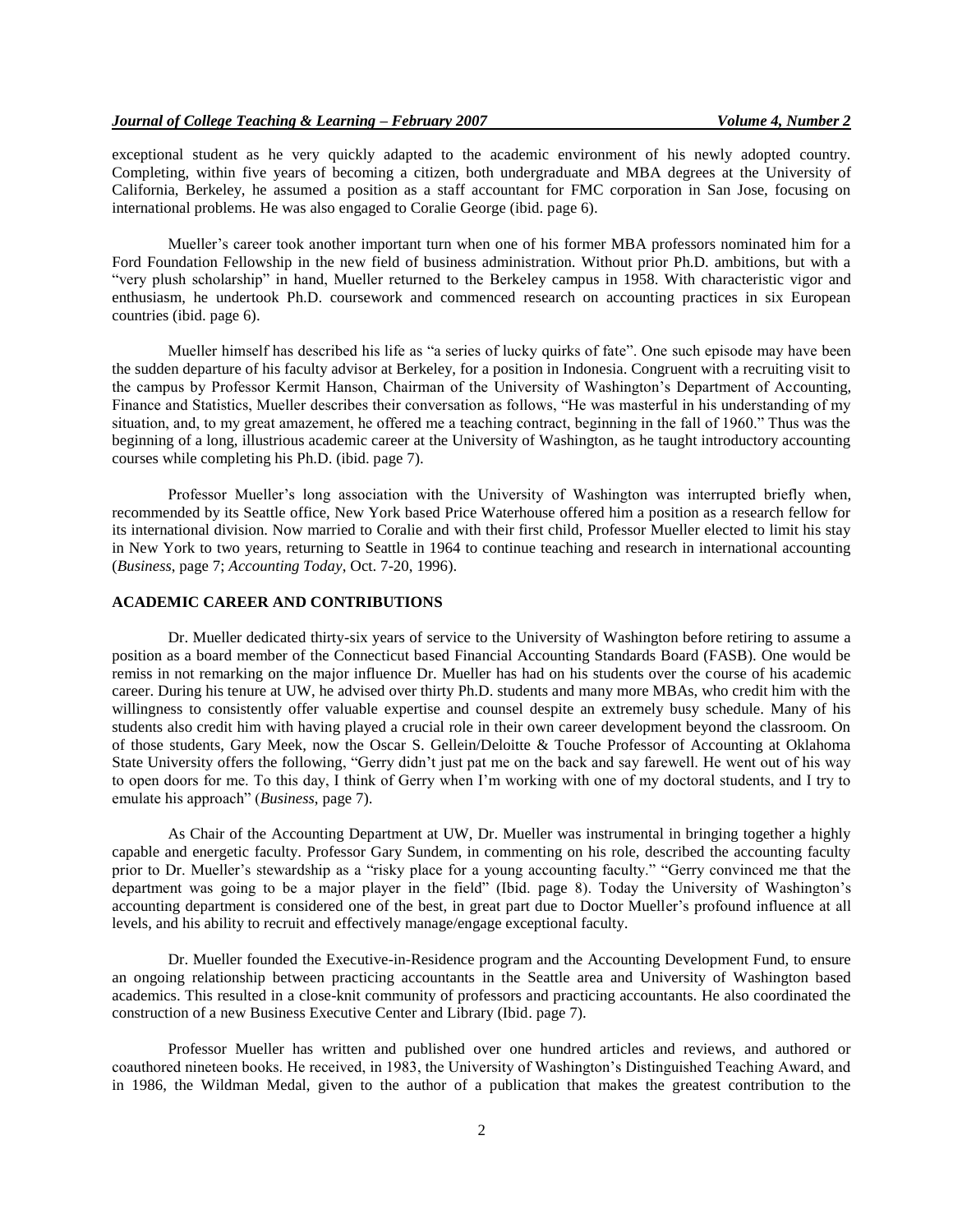accounting profession. He was named to the Hughes M. Blake Professorship of International Business Management from 1992 to 1995, and then awarded by the University the Julius A. Roller Professorship of Accounting. Dr. Mueller is regarded as the "voice of authority" in international accounting. He rose to Senior Associate Dean of the Business School before leaving the University of Washington in 1996 to take a distinguished position as a member of the Financial Accounting Standards Board (Arthur A. Volk Symposium, University of South Dakota, November 16, 2000)

#### **CONTRIBUTIONS TO THE AAA AND THE WSCPA**

The American Accounting Association (AAA), in 1982, named Dr. Mueller an Outstanding Accounting Educator. He was elected president of that association in 1988. Also that year, he was named president of the Washington Society of CPAs (WSCPA), the first academic appointed to such a position. A past president of the WSCPA, Robert Bunting commented on the perceived disconnect, or arrogance, that characterized interactions between practitioners and academics. As president of both these key organizations, Mueller was able to establish a tone of camaraderie and cooperation between the two. He also increased the WSCPA network by including women"s groups and many professionals from the major accounting firms, and industry representatives. Professor Mueller was the recipient of the Vincent A. Gervais Award for Public Service in 1994, by the Washington State Society of CPAs (*Business*, page 8)

#### **TENURE AT FASB**

Dr. Mueller"s impact on the FASB board can be measured in part by a single important initiative in the area of international accounting. In his own words, "Capitalizing on a worldwide convergence in the way companies do business, we developed a functioning international financial accounting standards board that national boards will use as a foundation and adapt to their own circumstances" (*UW Business*, Fall, 2001, page 41). The importance of this lies in enabling equity markets to compare financial statements on an equal basis. Stakeholders are thereby better able to make informed investment decisions.

Another critical issue highlighting his tenure on the Board involved the question of recording derivatives as assets and liabilities. In the past, derivatives were not recorded on financial statements. This was because the U.S. accounting system is based on historical cost, and derivatives have no recorded cost when contracted and an uncertain future value. Again in Dr. Mueller"s words, "The board concluded that derivatives are, in fact, financial assets and liabilities. Congress introduced bills to prevent FASB from issuing the derivative standard. But we decided we"d rather go down with the ship than retreat. We issued a standard that's complex but workable. I consider this a major breakthrough." Reflecting on his overall contribution to the board, Dr. Mueller offers that "even as a lone academic on a seven member board," he was able to make a substantial impact, particularly in international accounting (Ibid. p41). As we, as observers, assess Dr. Mueller"s successful term at FASB, it is appropriate to echo the words of Professor Gary Meek in the aforementioned interview, "Is there anything this guy can"t do?"(*Business*, page 8).

#### **FROM INSPIRATION TO IMPLEMENTATION**

In his 1961 Accounting Review article entitled, "Some Thoughts About the International Congress of Accountants," Dr. Mueller is inspired by Mr. Jacob Kraayenhof"s address to the 1959 annual meeting of the American Institute of Certified Public Accountants (AICPA). Kraayenhof proposed the establishment of closer relationships among accounting professionals in different countries. To that end, he forged accounting theory grounded in global assumptions and encouraged work on international accounting standards (G. Mueller, The Accounting Review, 1961, page 552).

Dr. Mueller was in complete agreement with Kraayenhof"s proposal, but noted "nothing tangible had resulted from that mandate" (Mueller, page 552). He went on to make an alternate proposal which called upon the International Congress to take the following actions: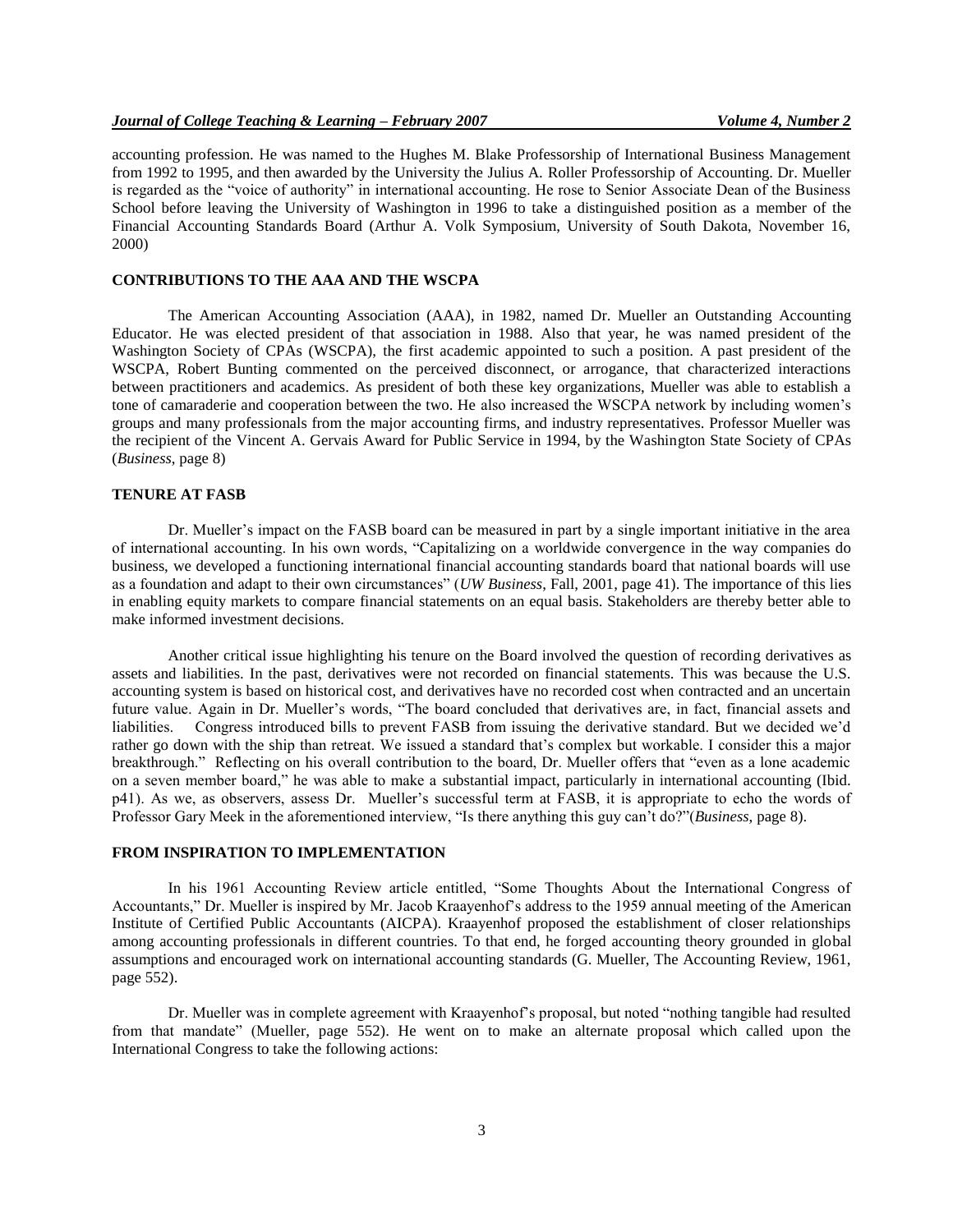- 1. Establish a continually functioning executive branch of the Congress.
- 2. Appoint a professional committee of that body to actively engage in research on international accounting issues, on a continuing basis.
- 3. Begin the process necessary to enact the publication of a professional journal (Mueller, page 552).

In response to the first challenge, the continually functioning branch of the Congress developed into the International Committee for the Accounting Profession (ICCAP), which later became, in 1977, the International Federation of Accountants (IFAC). At this point the IFAC became responsible for organizing future Congresses (Richard Vangermeersch, "A Roadmap for the  $10<sup>th</sup>$  World Congress of Accounting Historians, 2003, page 30).

Dr. Mueller's second proposal, the appointment of a professional committee to pursue continuous work on the subject of accounting matters, caught the attention of the 1962 Congress. It was noted that there was an increased interest in international harmonization of accounting, as evidenced through numerous articles written on the topic and published in several accounting journals (Vangermeersch, page 23).

The 1972 10<sup>th</sup> World Congress held in Sidney, Australia acted on a proposal for the development of international accounting standards. This stemmed from a December 1971 meeting on this issue involving "forty delegates from twenty-five nations. It was at that Congress that Gerhard G. Mueller was appointed to undertake an AICPA research study on transnational financial reporting to investors" (Vangermeersch, page 28).

The 10<sup>th</sup> World Congress is considered by many to be the most significant of all Congresses, having led to the 1973 formation of the International Accounting Standards Committee. That Congress also established the ICCAP, which became IFAC.

While the establishment of a professional journal remains an important goal for the International Congress, Dr. Mueller's third proposal has been a catalyst for numerous other high quality accounting journals boasting an international theme, both in the United States and abroad.

Dr. Mueller's lifelong mission as a proponent of international goals within the profession has taken him an extraordinary distance beyond the East German teenager daring to test totalitarian government parameters in seizing that first trans-border opportunity. His teaching zeal has taken him to universities across the globe, such as the University of Zurich, and Cranfield School of Management, U.K., in 1973/74. He has worked closely, as well, with the Chinese and Japanese Accounting Associations, and, in 1978, directed a Japanese/American accounting seminar. In 1987, as the AAA District International Visiting Lecturer, he visited and taught at universities in Ghana, Kenya, Nigeria, Zaire, Zambia, and Zimbabwe. While in Seattle, Professor Mueller created outreach programs between the WSCPA and its Canadian counterpart, The Institute of Chartered Accountants of British Columbia. He also became, while at the University of Washington, the first Executive Director of the Center for International Business Education and Research (CIBER), an initiative of the U.S. Department of Education to showcase business schools in relation to U.S. competition in global markets (*Business*, page 8).

#### **CONCLUSION**

There can be little doubt that Dr. Gerhard Mueller has realized most, if not all, of what he set out to accomplish. Widely recognized as the "voice of authority" on international accounting issues, he has been a primary mover behind ongoing efforts to adapt the profession to ever expanding global capital markets. An exceptionally capable institution builder, and a guiding force for many students and professionals in the field, Dr. Mueller"s legacy is secured. His remarkable accomplishments have indisputably earned him a place in the Accounting Hall of Fame.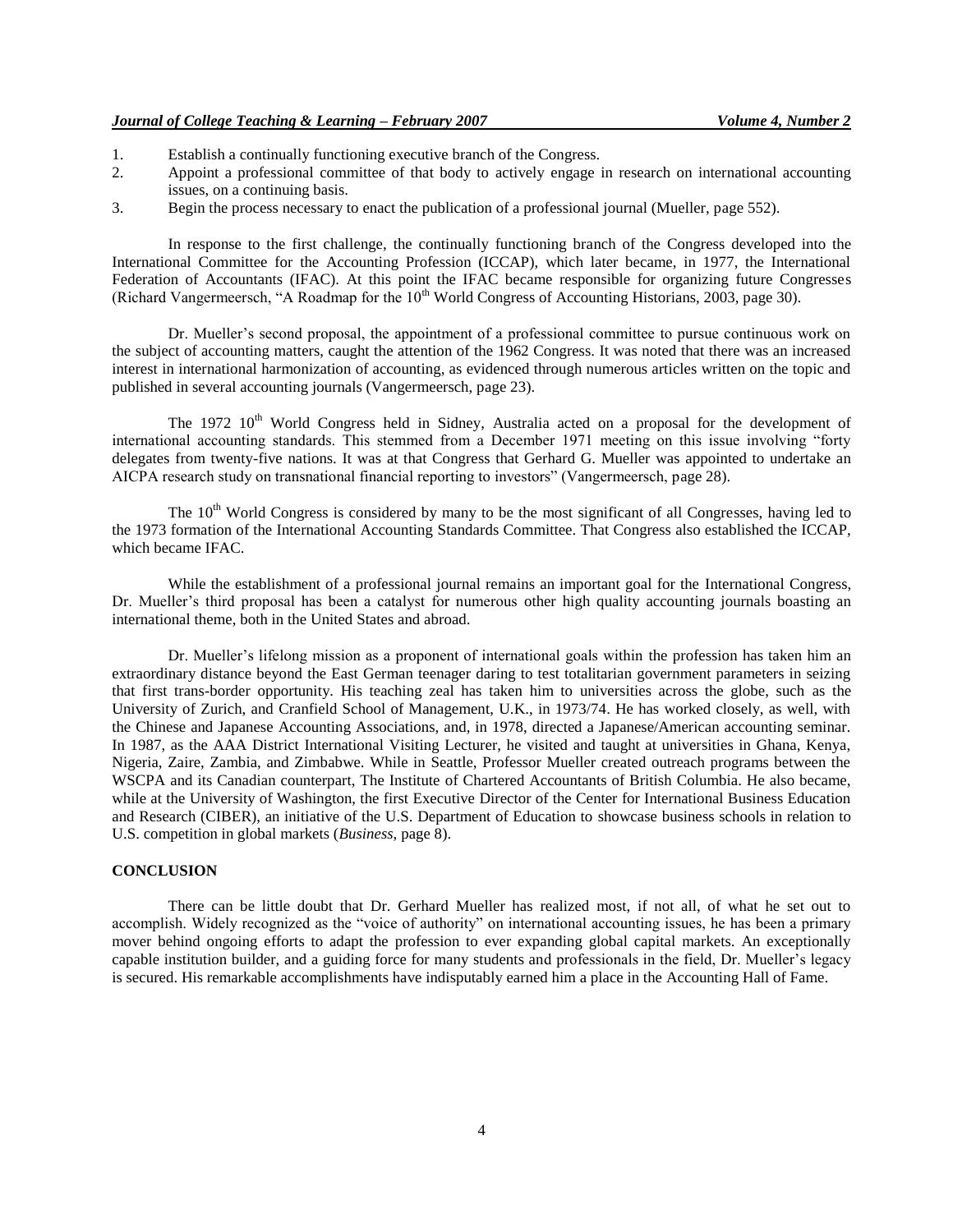## **AWARDS AND RECOGNITIONS**

- 1. Professor Emeritus of Accounting, University of Washington
- 2. AICPA Distinguished Achievement in Accounting Education Award, 2000
- 3. One of the Top100 Most Influential People in Accounting; *Accounting Today Journal*, 1996
- 4. Board member, Financial Accounting Standards Board, 1996-2001
- 5. Washington State Society of CPAs recipient, Vincent A. Gervais Award for Public Service, 1994
- 6. President, American Accounting Association, 1988
- 7. President, Washington State Society of CPAs, 1988
- 8. American Accounting Association Distinguished International Visiting Lecturer, 1987
- 9. Wildman award, 1986
- 10. Distinguished Teaching Award, University of Washington, 1983
- 11. Outstanding Accounting Educator, American Accounting Association, 1982

### **REFERENCES**

- 1. *Accounting Today*, The Top 100 Most Influential People in Accounting, October, 1996.
- 2. *Business UW*, Vol. 18, No. 2, Gerry Mueller "Retires" to the Financial Accounting Standards Board, 1996.
- 3. Liebman, Larry, Mueller Pounds The Bricks for CPA Profession, *Puget Sound Business Journal*, January, 1989.
- 4. Mueller, Gerhard, Millennium Crossroads for Accounting, Third Biennial International Research Conference of IAAER, Kobe, Japan, 2000.
- 5. Mueller, Gerhard, Some Thoughts About the International Congress of Accountants, *The Accounting Review*, 1996.
- 6. Mueller, Gerhard G., The Role of Financial Reporting: Discussion, Federal Reserve Bank of Boston Conference, Series 44, June, 2000.
- 7. Thomas, Paula B., Mueller Honored as Outstanding Educator, Inside AICPA, October 2000.
- 8. University of South Dakota, Arthur A. Volk Symposium, November 16, 2000.
- 9. UW Alumni, A Few Minutes with Gerhard Mueller, Fall, 2001.
- 10. Vangermeersch, Richard, A Roadmap for the 10<sup>th</sup> World Congress of Accounting Historians, unpublished paper, 2003.